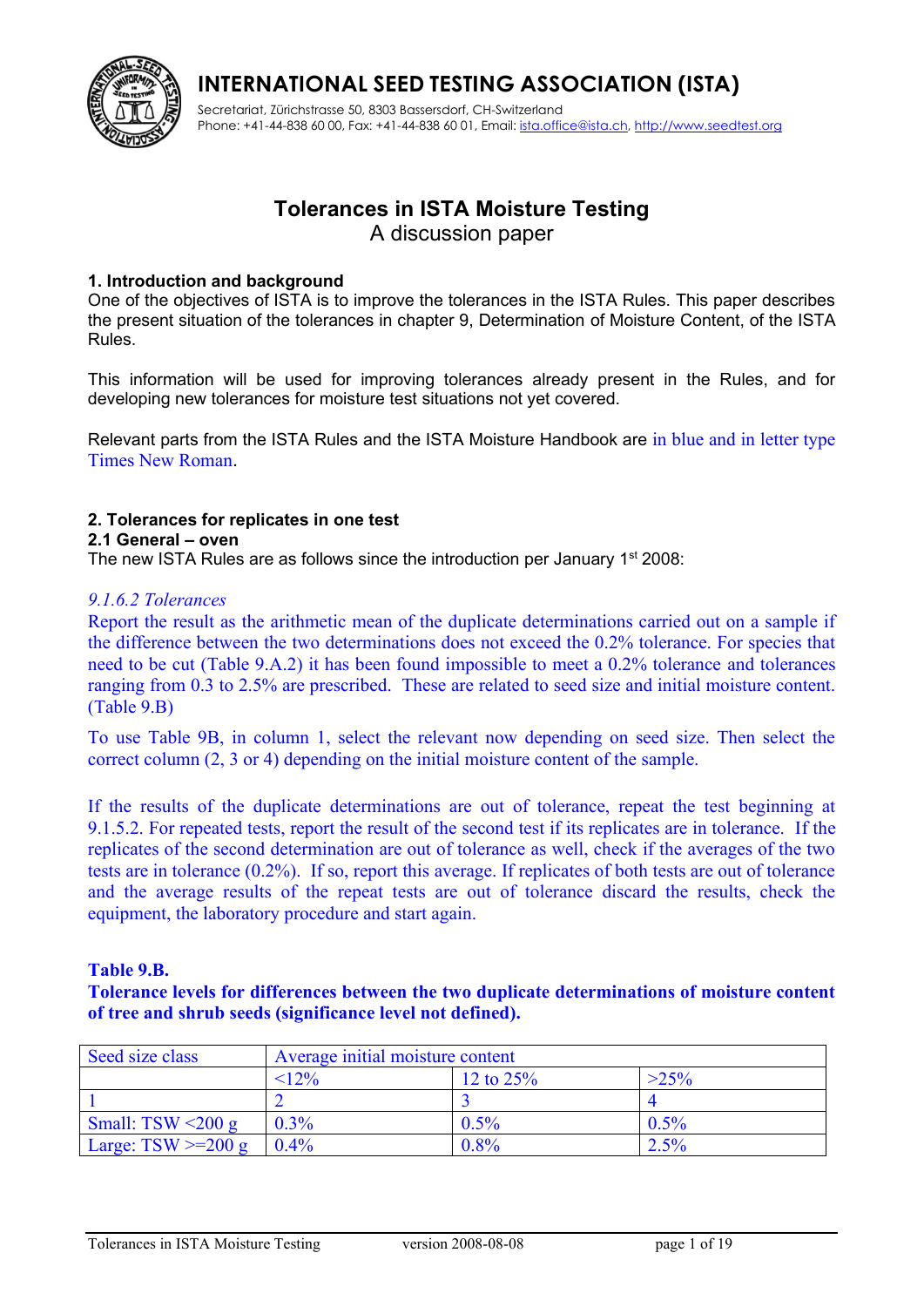

Secretariat, Zürichstrasse 50, 8303 Bassersdorf, CH-Switzerland Phone: +41-44-838 60 00, Fax: +41-44-838 60 01, Email: *ista.office@ista.ch, [http://www.seedtest.org](http://www.seedtest.org/)* 

#### (Source: F.T. Bonner: Tolerance limits in measurement of tree seed moisture. Seed Science & Technology **12**, 789-794, 1984 [Table 3]).

No evidence is available on how the present tolerances for differences between two replicates in one test (0.2%) have been entered in the Rules. These tolerances have been inserted in the Rules before 1970. It is most probable that the 0.2% is based on experience, not on statistics.

In the MOI report of the period 1977-1980 (SST 9 (1981) 229-254) it was concluded that the existing tolerances were too narrow for tree seeds (p. 233-234). Later tolerances for tree and shrub seeds were changed.

The choice for value of 0.2% tolerance in moisture determination is pertinent because very close to the repeatability indicated in ISO 712 (0.15% for cereals) and in ISO 665 (0.2 % for sunflower and rape).

In ISO 665, it is clearly indicated that the repeatability value has been estimated after three comparative testing organised in 1986 and 1987 among 15 laboratories that analysed two replicates.

Precision = repeatability (within lab) + reproducibility (between labs).

Jean-Louis (email 2006-12-22) made some calculations based on the dataset of the comparative testing (whole seeds, both at  $103^{\circ}$ C and  $130^{\circ}$ C). At 99.8% confidence level (6 sigma) the precision would be 0.5%; at 95% confidence level it would be 0.26%. For MOI to decide what to do: what confidence level, in relation to the feeling about the percentages mentioned.

Again, these percentages are based on the comparative testing, which means: whole seeds only!

#### **2.2. General-meters**

#### *9.2.2.6 Tolerances*

The result is the arithmetic mean of the duplicate determination, if the difference between the two determinations does not exceed 0.2%

If the results of the duplicate determinations are out of tolerance, repeat the test. For repeated tests, report the result of the second test if its replicates are in tolerance. If the replicates of the second measurement are out of tolerance as well, check whether the averages of the two tests are in tolerance (0.2% or Table 9B ). If so, report this average. If replicates of both tests are out of tolerance and the average results of the repeat tests are out of tolerance, discard the results, check the equipment, the laboratory procedure, and start again.

The reported result is rounded to one decimal place.

#### **2.3. Effects of temperature and grinding**

#### **2.3.1. Effects of temperature in the oven**

In the oven test, temperature may be of influence for the precision of the test. This could be deducted from the results of the comparative testing carried out in 2005.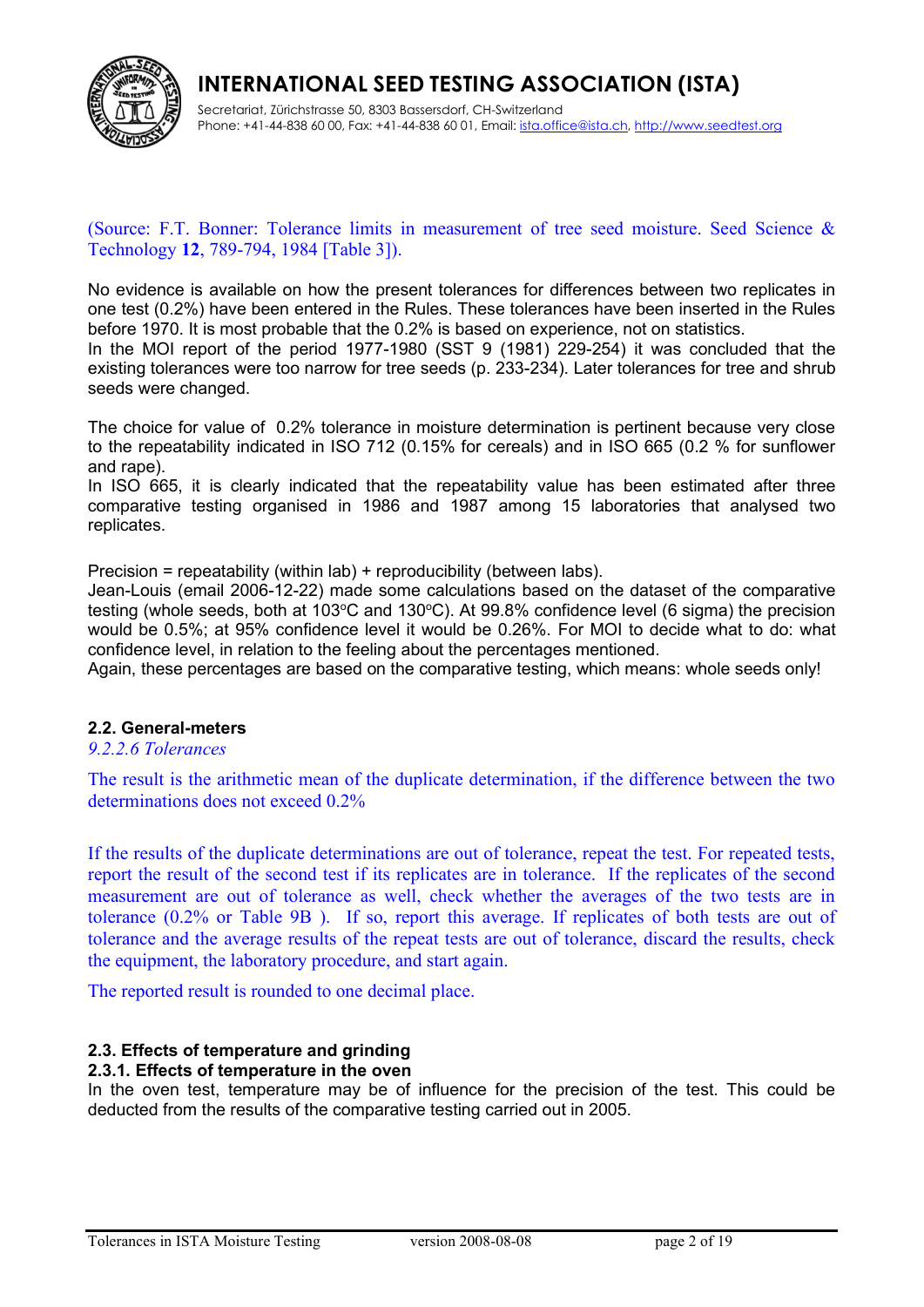



Secretariat, Zürichstrasse 50, 8303 Bassersdorf, CH-Switzerland Phone: +41-44-838 60 00, Fax: +41-44-838 60 01, Email: *ista.office@ista.ch, [http://www.seedtest.org](http://www.seedtest.org/)* 

#### **2.3.2. Effects of grinding (Jean-Louis Laffont)**

Three sources of data were considered to assess the differences in moisture precision for Whole vs Ground:

. Proficiency test data of Trifolium inc (Whole) and Triticum aest (Ground).

. Ring test data performed within the European Grain network (all Ground).

. Comparative testing data (all Whole).

These data have been analyzed using a linear mixed-effects model; repeatability and reproducibility were then estimated after fitting the models. The details of these analyses are given in annexes 2.3.2.1, 2.3.2.2 and 2.3.2.3.

The table below summarizes the results:

|                                        |              |                         | <b>Repeatability</b> | <b>Reproducibility</b> |
|----------------------------------------|--------------|-------------------------|----------------------|------------------------|
|                                        | <b>Whole</b> |                         | 0.0459               | 0.4838                 |
| <b>Proficiency test data</b><br>Ground |              |                         | 0.1487               | 0.5379                 |
|                                        |              | <b>Wheat</b>            | 0.0056               | 0.0302                 |
| <b>Ring test data</b>                  |              | <b>Ground</b><br>Barley | 0.0057               | 0.0280                 |
| <b>Comparative testing data Whole</b>  |              | 103°C - 17h0.0063       |                      | 0.0235                 |
|                                        |              | 130°C - 17h0.0095       |                      | 0.0284                 |

The Proficiency Test (PT) results, which has both Whole and Ground data exhibits larger repeatability for Ground. The magnitude of the repeatability and reproducibility for this test is very different from the magnitude of these quantities for the Ring test and the Comparative testing, which both produce similar estimates.

There appears to be a difference between whole and ground.

Grinding is a supplementary step, adding error to the result.

This is reflected in the statistics: repeatability (differences between reps in one lab) is three times worse for ground seeds compared to whole seeds.

Reproducibility (differences/spread between the results of different labs for one sample) is the same for ground and whole seeds. Not having a difference in reproducibility may mean that the factor grinding is far less important than other steps in the method, like oven type, temperature, duration, balance. This has to be further explored.

As a consequence of the differences in repeatability for whole and ground, the tolerances between replicates in one lab would be three times larger for whole compared to ground seeds.

In addition: tolerances for comparing two results of one sample in different labs would be more or less the same for whole and ground.

However, as these statistics are based on results of which the retests have been excluded, no tolerances can be calculated yet.

The better repeatability for whole compared to ground may be a general feature.

This is assuming that after 17hrs103 $\degree$ C all water will have had the opportunity to pass through the seed coat.

From the comparative testing of 2005 it appears that neither oil content, nor thousand seed weight is related to any of the methods. This suggests that seed coat may be the most important factor for the speed of loss of water from seeds. We know it plays a role in the short duration test at 130 $^{\circ}$ C, f.e. for grasses and clovers. It probably will not be a problem for the long duration test.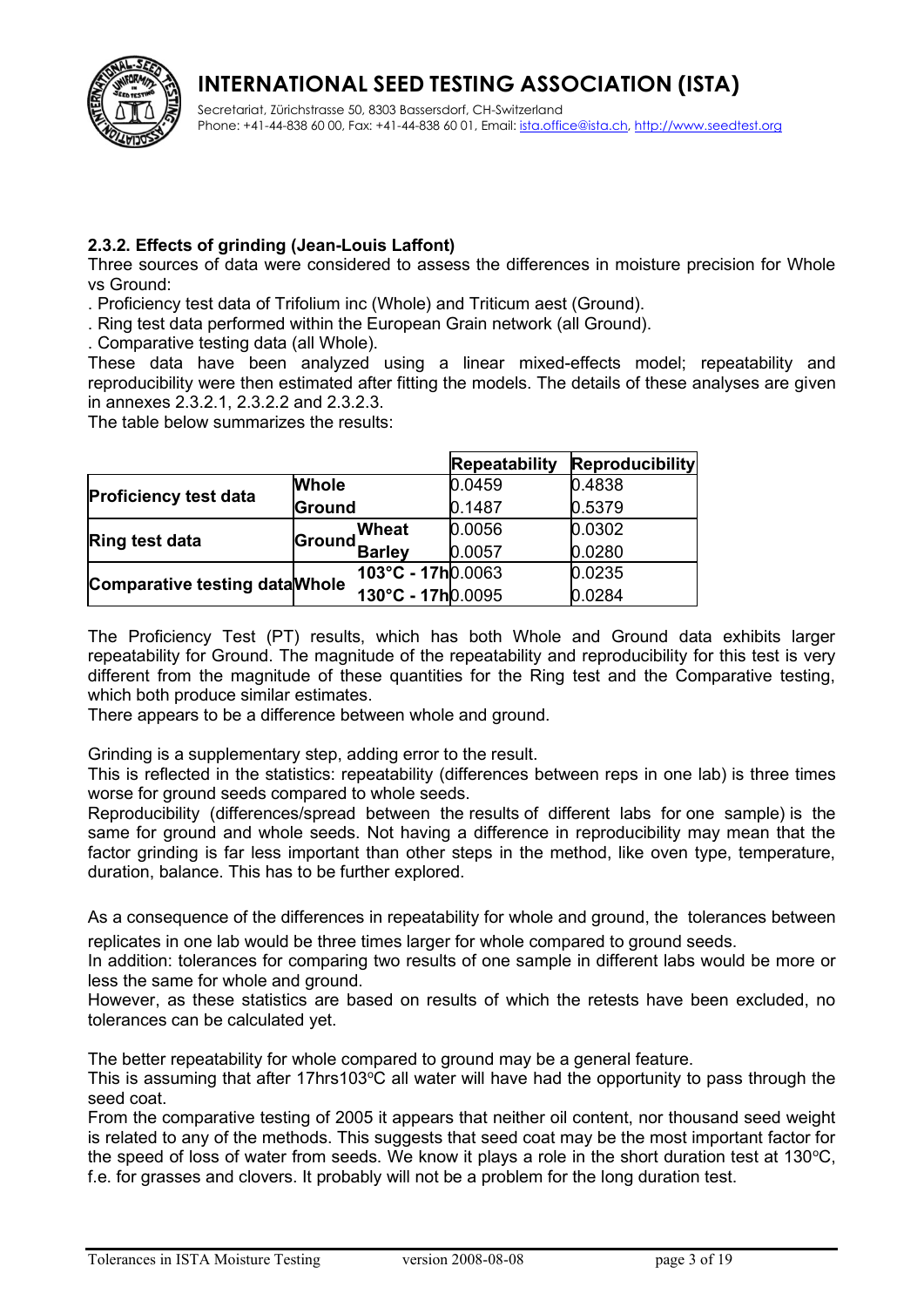

Secretariat, Zürichstrasse 50, 8303 Bassersdorf, CH-Switzerland Phone: +41-44-838 60 00, Fax: +41-44-838 60 01, Email: *ista.office@ista.ch, [http://www.seedtest.org](http://www.seedtest.org/)* 

The level of repeatability and reproducibility are quite different depending on the test rounds. The PT results exhibit very different repeatability and reproducibility magnitudes compared to the comparative testing. From the difference between the ring test data and the comparative testing analysis, it can be concluded that whole and ground are equivalent. But this was after removing some large outside values from the ring test, which can be an indication of potential problems with ground seeds.

Furthermore the PT data are of two different species. This may have had an influence on the outcome as well.

Therefore we cannot calculate a multiplier from whole to ground, f.e. based on the results of the comparative testing.

#### **3. Tolerances for comparisons of two tests – same sample/same lab**

**3.1. Oven-oven**

No data available.

#### **3.2. Oven-meter**

*9.2.2.8 Routine Checking of moisture meter and oven moisture content results*

Table 9.D. should be used when checking moisture meters against oven results.

#### **Table 9.D**

**Tolerance limits for differences between constant temperature oven moisture determinations and moisture determinations conducted using moisture meters**

#### **Chaffy Seeds Non-chaffy Seeds**

| <b>Temperature Tolerance</b><br><b>Constant</b><br><b>Oven Result (average of</b><br>results) |     | <b>Temperature Tolerance</b><br><b>Constant</b><br>Oven Result (average of<br>results) |     |
|-----------------------------------------------------------------------------------------------|-----|----------------------------------------------------------------------------------------|-----|
| Less than $10.9\%$                                                                            | 0.5 | Less than $11.3\%$                                                                     | 0.4 |
| $11\% - 12.9\%$                                                                               | 0.6 | $11.3\%$ to $13.7\%$                                                                   | 0.5 |
| $13\% - 14.9\%$                                                                               | 0.7 | 13.8% to $16.2\%$                                                                      | 0.6 |
| $15\% - 16.9\%$                                                                               | 0.8 | 16.3% to $18.0\%$                                                                      | 0.7 |
| $17.0\% - 18.0\%$                                                                             | 0.9 |                                                                                        |     |

For check samples, a maximum of 5% may have a difference greater than the maximal permissible difference. If more than 5% of the samples have differences greater than this, a new calibration is required (see 9.2.1.).

Table 9D (comparison of moisture meter with oven) was calculated using the formulas in section 9.2.1.6.3.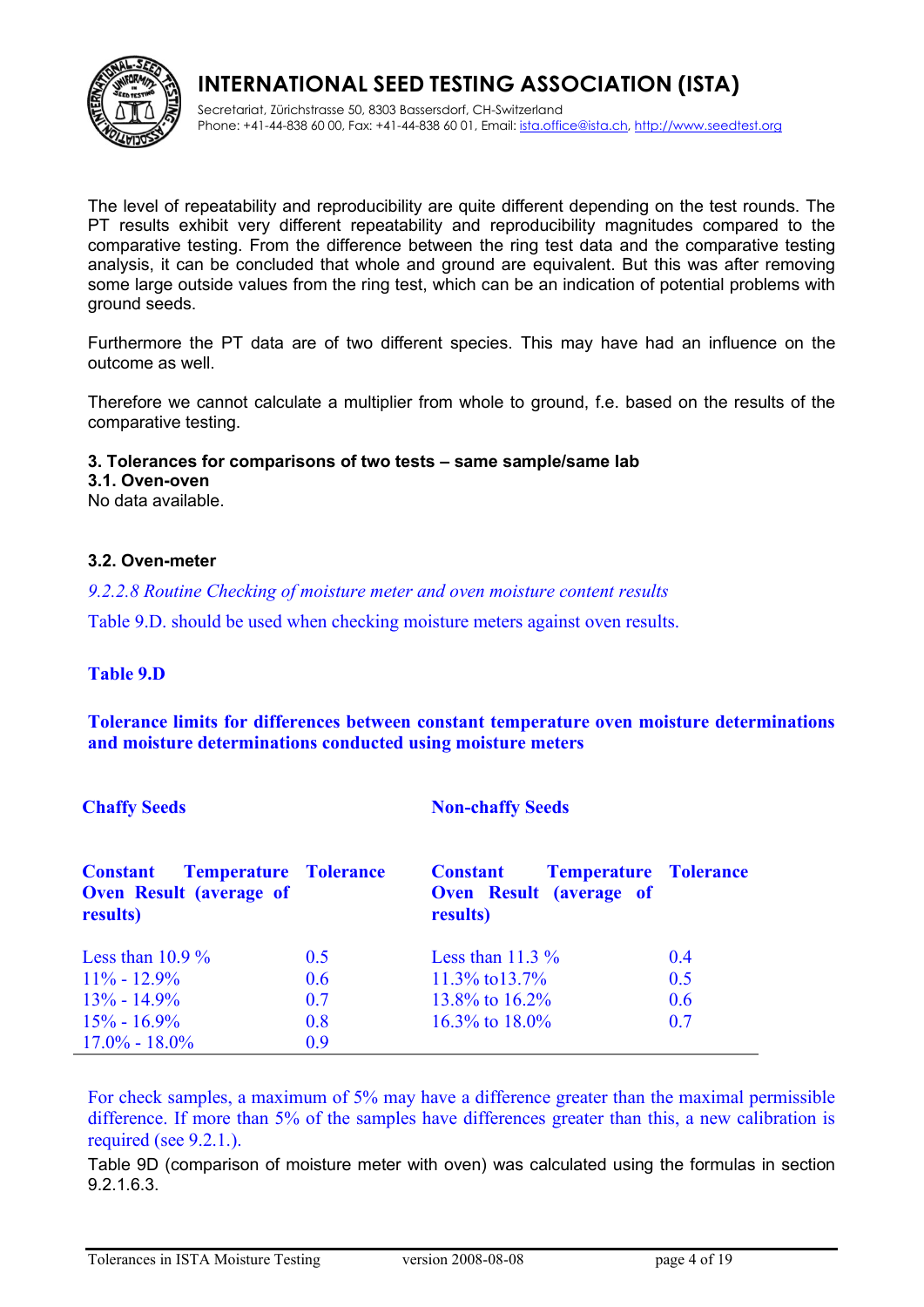

Secretariat, Zürichstrasse 50, 8303 Bassersdorf, CH-Switzerland Phone: +41-44-838 60 00, Fax: +41-44-838 60 01, Email: *ista.office@ista.ch, [http://www.seedtest.org](http://www.seedtest.org/)* 

#### **3.3. Meter-meter**

#### *9.2.2.9 Checking of results from different moisture meters*

Table 9.E. should be used when checking moisture meters against each other.

#### **Table 9.E**

**Tolerance limits for differences between moisture determinations conducted using different moisture meters.**

**Chaffy Seeds Non-chaffy Seeds** 

| <b>Moisture</b><br>(average of two results) | content Tolerance | <b>Moisture</b><br>(average of two results) | content Tolerance |
|---------------------------------------------|-------------------|---------------------------------------------|-------------------|
| Less than $10.5\%$                          | 1.0               | Less than $10.7\%$                          | 0.8               |
| 10.5\% to 11.4\%                            | 1.1               | $10.7\%$ to $11.8\%$                        | 0.9               |
| 11.5\% to 12.4\%                            | 1.2               | 11.9% to 13.1%                              | 1.0               |
| 12.5% to $13.4\%$                           | 1.3               | 13.2\% to 14.3\%                            | 1.1               |
| 13.5% to $14.4\%$                           | 1.4               | $14.4\%$ to $15.6\%$                        | 1.2               |
| 14.5\% to 15.4\%                            | 1.5               | $15.7\%$ to $16.8\%$                        | 1.3               |
| 15.5% to $16.4\%$                           | 1.6               | 16.9% to $18.0\%$                           | 1.2.              |
| 16.5% to $17.4\%$                           | 1.7               |                                             |                   |
| 17.5% to $18.0\%$                           | 1.8               |                                             |                   |

Table 9E (comparison results of two moisture meters) is an addition. It was derived as follows:

The ISTA Rules do not give tolerances for permissible differences between moisture content results obtained using different moisture meters on the same sample in the same or different laboratories. However, if the moisture meters are calibrated according to the ISTA Rules then theoretically the maximum permissible difference that can be obtained, if the meters being compared are within tolerance of the calibration limits, is twice the difference between the oven result (the reference method) and the Moisture meter result given in ISTA Rule 9.2.1.6.3 Tolerances.

For example if we have two meters that are calibrated according to ISTA and one moisture meter has the maximum positive permissible difference and the other has the maximum negative permissible difference then the total difference between the two meters is twice the permissible difference. This is the basis of Table 9.E, which should be used when comparing results of moisture determinations carried out on the same sample in the same or different laboratories using different moisture meters.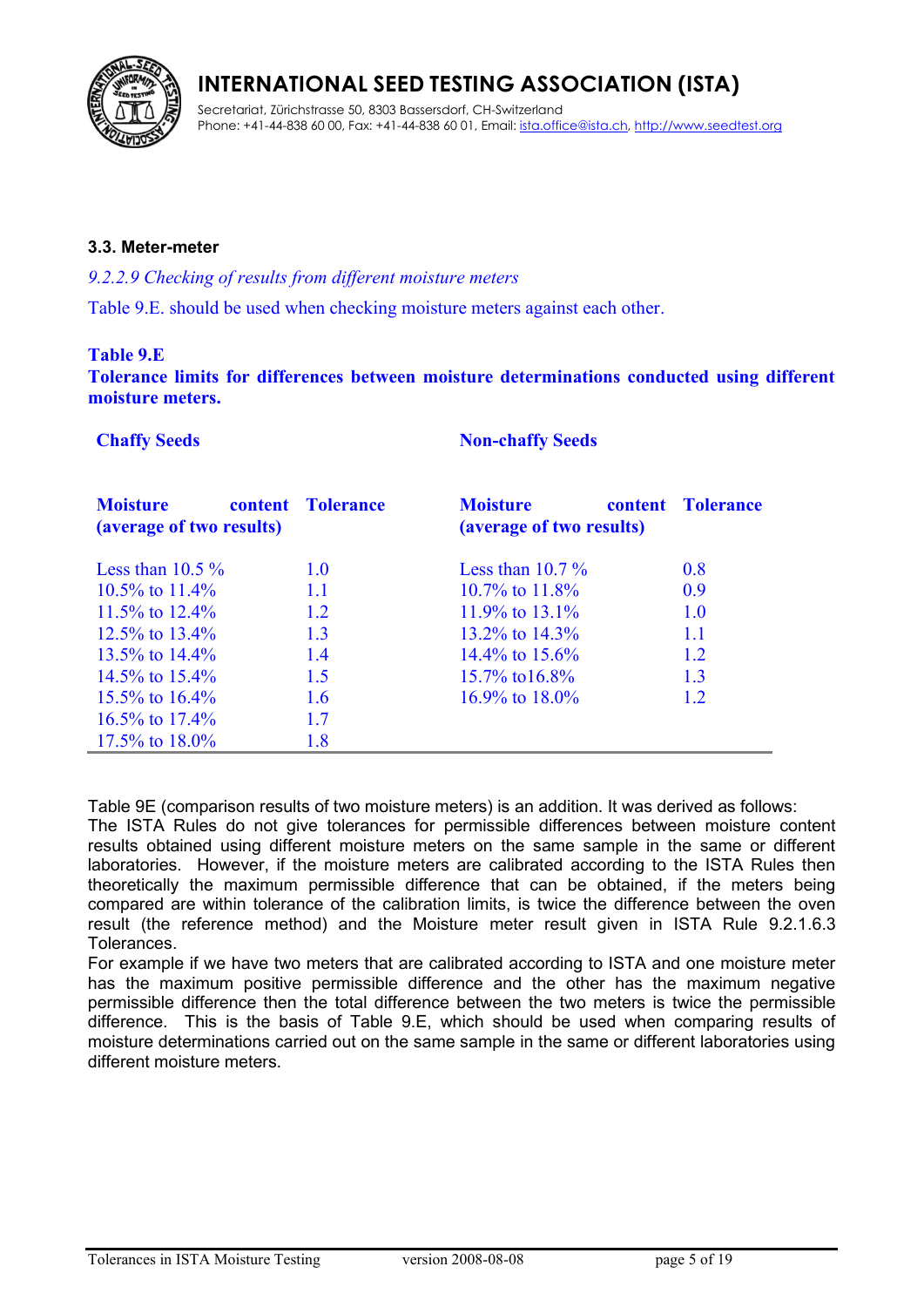

Secretariat, Zürichstrasse 50, 8303 Bassersdorf, CH-Switzerland Phone: +41-44-838 60 00, Fax: +41-44-838 60 01, Email: [ista.office@ista.ch,](mailto:ista@ista.ch) [http://www.seedtest.org](http://www.seedtest.org/)

#### **4. Tolerances for comparisons of two tests – different sample/different labs**

**4.1. Oven-oven**

No data available.

#### **4.2. Oven-meter**

No data available.

**4.3. Meter-meter**

No data available.

#### **5. Validation of new species or new methods (from chapter 8 of the ISTA Moisture Handbook)**

**5.1. Oven**

#### **8.2. Method**

The new basic reference method is 17 hours at 103°C which is already considered as being a 'safe' method for species containing volatiles in the ISTA Rules (2006 Edition). The only aspect that needs to be tested is the necessity for grinding (8.2.1.). Acceptance of a shorter time than currently specified for the high temperature test at 130°C may be possible after comparative testing (8.2.2.).

If a shorter test at 130°C is accepted, the longer test at 103°C is still valid. As a consequence, for species to which this applies the method used has to be specified on the Certificate.

**8.2.1. Test necessity for grinding** The necessity for grinding depends on factors like seed size and seed coat permeability to water. Testing the effect of grinding is compulsory before a new species can be introduced into the ISTA Rules. The basic reference method is 17 hours at 103°C. To test whether grinding is necessary, all samples of a species should be tested at the same time. If this is not possible, a minimum of one replicate per moisture content by grinding combination must be put together into one oven at one time.

#### **The following guidelines should also be adhered to:**

- a. Each seed sample is to be processed and tested in two ways: whole and ground. If the seeds are so small that more than 55% passes a 2.0 mm round holed sieve, only fine grinding shall be applied.
- b. Each seed sample to be tested should be at two, or more, moisture levels. These moisture levels should be within the normal range for the species and within the range that is routinely observed. One of the two moisture levels must be less than average, the other more than the average and both should be at least 5% moisture content apart.
- c. At least two and up to four at a maximum, samples should be tested per moisture level.
- d. Two replicates on each sample should be tested.

e. The test should be run by at least three laboratories, up to a maximum of six.

The minimum number of samples per laboratory:  $2$  ( $\pm$  grinding) x  $2$  (moisture levels) x  $2$ (samples) = 8 samples x 2 replicates = 16 containers.

The maximum number of samples per laboratory: 3  $(t$  grinding/fine and coarse)  $\times$  2 (moisture levels)  $\times$  4 (samples) = 24 samples  $\times$  2 replicates = 48 containers.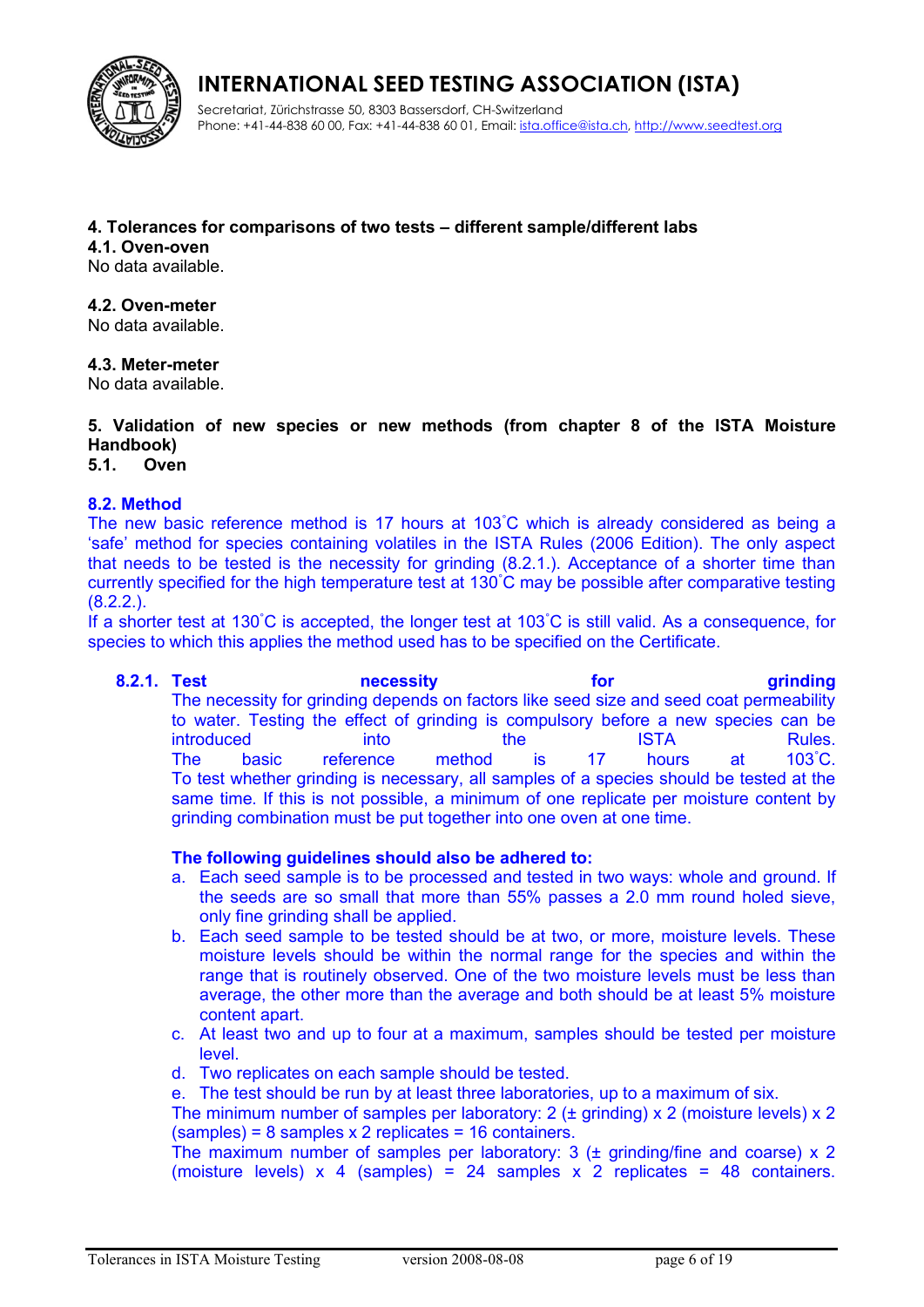

Secretariat, Zürichstrasse 50, 8303 Bassersdorf, CH-Switzerland Phone: +41-44-838 60 00, Fax: +41-44-838 60 01, Email: *ista.office@ista.ch, [http://www.seedtest.org](http://www.seedtest.org/)* 

The tolerance and the methodology to evaluate the test results is the same as the one described for acceptance of 130°C, see 8.2.2. The dataset available so far has not given evidence of having a separate tolerance level for comparing results from ground and whole seeds (unpublished data from the moisture committee).

#### **Evaluation of the test results for grinding:**

A whole seed test is considered acceptable if the results do not differ significantly from the results obtained with ground seeds.

In order to define what is an acceptable difference, accuracy, repeatability and reproducibility are taken into account.

A tolerance value is used to identify all individual whole seeds results which deviate too much from the ground seeds mean per sample, and a maximum % of deviating results is used as a decision rule. The procedure is:

- 1. Compute the (laboratory x sample) means for the reference method (ground seeds) and the whole seeds method.
- 2. Compute the sample means for the reference method.
- 3. Compute the differences between the (laboratory x sample) means for the candidate method and the sample means for the reference method.
- 4. If 75% or more of these differences are within the tolerance range of  $\pm$  0.3%, accept the whole seeds method.

The level 75% is based on past experience, and is safe and practicable. It is still applicable when only three laboratories participate.

For an example with data and how the tolerance value is established see 8.2.2.

- **8.2.2. Test for acceptance of a shorter duration test at 130°C**  This test is not compulsory; only in the case where a request for the short test is received, is it necessary to be carried out. Compare the method resulting from 8.2.1 (whole or ground) in a comparative test. Test all samples at one time. If this is not possible, then a minimum of one replicate per sample must be put into one oven.
	- a. Each sample is to be processed and tested in one way, whole or ground, depending on the results from 8.2.1.
	- b. At least two moisture levels that are representative for the species and routinely observed must be used; the moisture levels must be less than average and more than average, and be at least 5% apart.
	- c. For five modalities: 1, 2, 3 and 4 hours at 130°C, and 17 hours at 103°C.
	- d. For each moisture level, at least two and up to four at a maximum, samples per modality.
	- e. With two replicates on each sample received.
	- f. At least by three laboratories, up to a maximum of six.

#### **Evaluation of the test results for high temperature:**

A shorter test at 130°C is considered acceptable if the results at this temperature do not differ significantly from the results obtained at 103°C for 17 h which are considered as the reference method.

In order to define what is an acceptable difference, accuracy, repeatability and reproducibility are taken into account.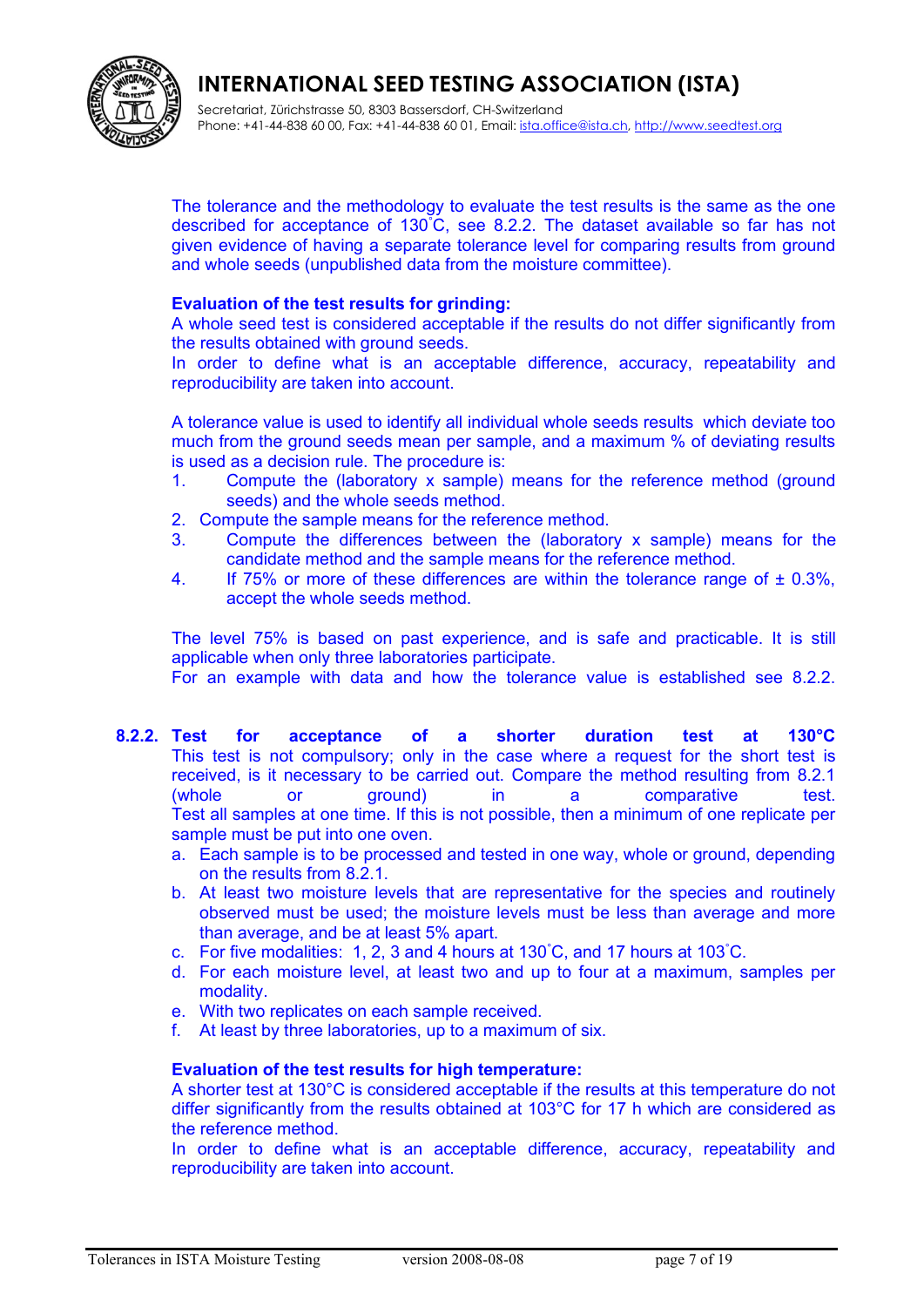

Secretariat, Zürichstrasse 50, 8303 Bassersdorf, CH-Switzerland Phone: +41-44-838 60 00, Fax: +41-44-838 60 01, Email: [ista.office@ista.ch,](mailto:ista@ista.ch) [http://www.seedtest.org](http://www.seedtest.org/)

A tolerance value is used to identify all individual results at 130°C which deviate too much from the 103°C for 17 h mean per sample, and a maximum % of deviating results is used as a decision rule. The procedure is:

- 1. Compute the (laboratory x sample) means for the reference method (103°C for 17 h) and the 130°C methods.
- 2. Compute the sample means for the reference method.
- 3. Compute the differences between the (laboratory x sample) means for the candidate method and the sample means for the reference method.
- 4. If 75% or more of these differences are within the tolerance range of  $\pm 0.3$ %, accept the corresponding 130°C method.
- 5. Select the 130°C method from the retained ones which have the shortest duration test.

The level of 75% is based on past experience, and is safe and practicable. It is still applicable when only three laboratories participate.

#### **8.2.3. Example of evaluation of the test results**

From three participating laboratories with two moisture levels (low and high) and three samples per modality  $(1, 2, 3)$ : The table shows the evaluation of  $130^{\circ}C$  for 1 hour against the reference method of 103°C for 17 hours. The same methodology also applies for 2, 3 and 4 hours at 130°C.

In the example, five differences (marked with an \*) of 18 are out of the tolerance range. Consequently, 130°C for 1 hour is not acceptable as a short test, because 72.2% is below 75%.

| <b>Sample</b>                         | <b>Moisture</b><br>level | Laboratory <sup>"22</sup> <sub>17</sub> h at | <b>Reference</b><br>results<br>103°C | <b>Results</b><br>1 h at 130°C | Difference from the<br>reference sample<br>mean |
|---------------------------------------|--------------------------|----------------------------------------------|--------------------------------------|--------------------------------|-------------------------------------------------|
|                                       |                          | A                                            | 9.9                                  | 10.0                           | 0.10                                            |
|                                       | low                      | B                                            | 10.0                                 | 9.9                            | 0.00                                            |
|                                       |                          | С                                            | 9.8                                  | 9.6                            | $-0.30$                                         |
| <b>Reference 1 low</b><br>sample mean |                          | 9.90                                         |                                      |                                |                                                 |
|                                       |                          | A                                            | 7.9                                  | 8.1                            | 0.10                                            |
| $\overline{2}$                        | low                      | B                                            | 8.1                                  | 8.6                            | $0.60*$                                         |
|                                       |                          | Ć                                            | 8.0                                  | 8.4                            | $0.40*$                                         |
| <b>Reference 2 low</b><br>sample mean |                          | 8.00                                         |                                      |                                |                                                 |
|                                       |                          | A                                            | 8.9                                  | 9.2                            | $0.37*$                                         |
| 3                                     | low                      | B                                            | 9.1                                  | 9.2                            | $0.37*$                                         |
|                                       |                          | Ć                                            | 8.5                                  | 8.9                            | 0.07                                            |
| <b>Reference 3 low</b><br>sample mean |                          | 8.83                                         |                                      |                                |                                                 |
|                                       |                          | A                                            | 12.8                                 | 12.7                           | $-0.23$                                         |
|                                       | high                     | B                                            | 12.9                                 | 12.9                           | $-0.03$                                         |
|                                       |                          | С                                            | 13.1                                 | 13.4                           | $0.47*$                                         |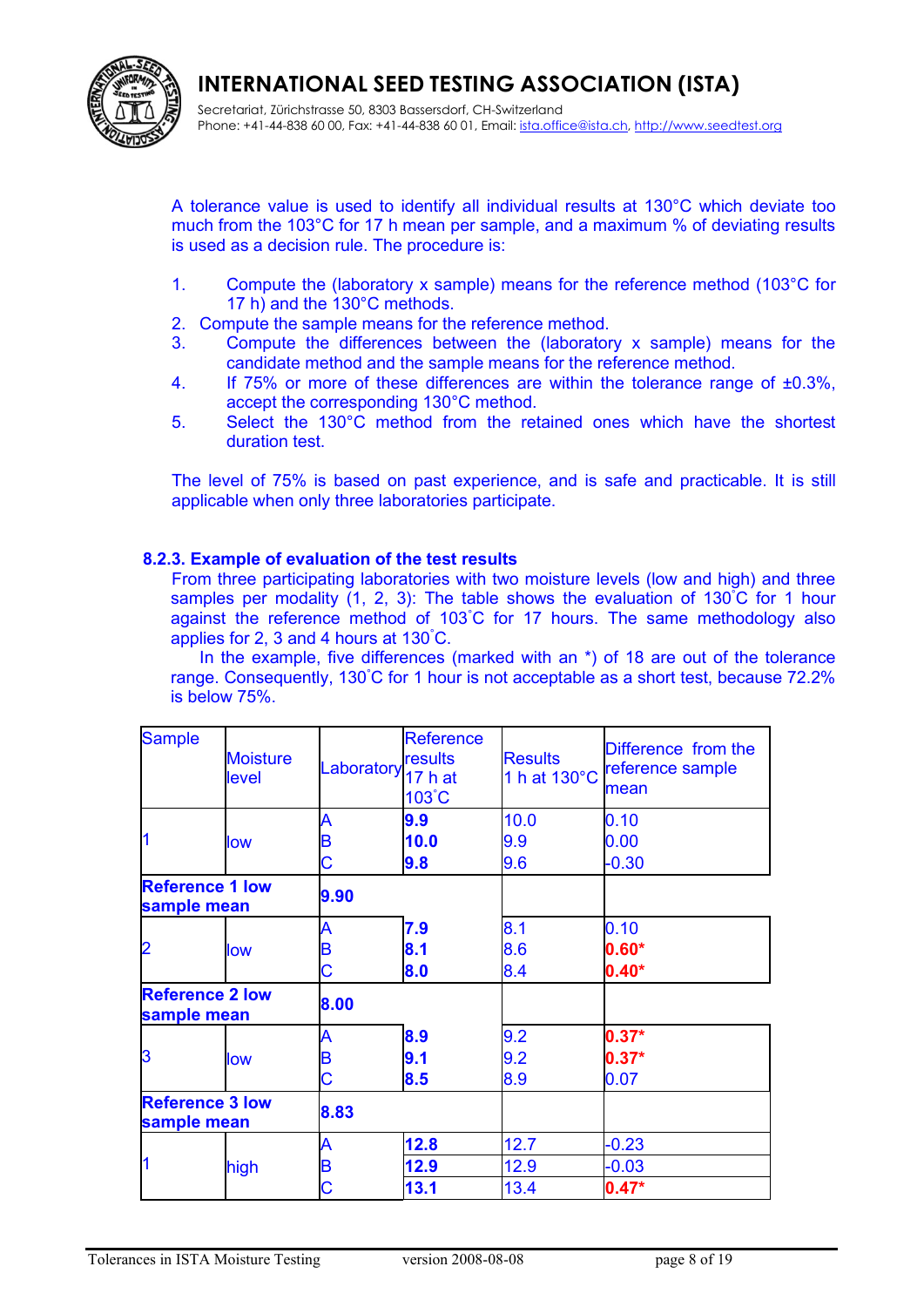

Secretariat, Zürichstrasse 50, 8303 Bassersdorf, CH-Switzerland Phone: +41-44-838 60 00, Fax: +41-44-838 60 01, Email: [ista.office@ista.ch,](mailto:ista@ista.ch) [http://www.seedtest.org](http://www.seedtest.org/)

|                | <b>Reference 1 high</b><br>sample mean | 12.93 |      |      |         |  |
|----------------|----------------------------------------|-------|------|------|---------|--|
|                |                                        | Α     | 13.5 | 13.6 | $-0.07$ |  |
| $\overline{2}$ | high                                   | B     | 13.7 | 13.7 | 0.03    |  |
|                |                                        | C     | 13.8 | 14.0 | 0.33    |  |
|                | <b>Reference 2 high</b><br>sample mean | 13.67 |      |      |         |  |
|                |                                        | Α     | 13.0 | 13.3 | 0.03    |  |
| 13             | high                                   | B     | 13.3 | 13.4 | 0.13    |  |
|                |                                        | C     | 13.5 | 13.5 | 0.23    |  |
|                | <b>Reference 3 high</b><br>sample mean | 13.27 |      |      |         |  |

In this table we take the difference with the reference mean rather than the reference tested in the lab being compared. Doing this 83% would be in tolerance and the results would be OK to accept the quick method.

An alternative would be taking the result from the lab rather than an average we are comparing like with like. If it is averages then why not the average for the quick methods against the average for the reference? If we do this then only one of the differences is more than ±0.3 and again 83% would be in tolerance.

However, The reason why we are comparing to the sample mean across labs is because this mean is a better estimate of the true (unknown) value of the sample (3 data points instead of one, lab effect corrected).

In the table we have 6 samples, all 6 are supposed do have a different moisture value.

The samples 1 2 and 3 low are low, but different, they are not repeats taken from the same seed lot, they are taken from 3 seed lots with low moisture.

For each of the 6 samples; A B C samples prepared for the three labs are taken from the same seed lot, and are expected to have a similar moisture value.

We do not consider the comparison to the general mean as this will not take into account some eventual Lab x Sample effects which were considered when we established the 0.3% tolerance according to Miles general guidelines.

The tolerance value of 0.3% has been determined as described below:

#### **8.3. Tolerance determination**

The tolerance is computed using the data from the 2005 comparative test.

As described in the Miles Handbook of Tolerances and of Measures of Precision for Seed Testing (1963), first assess the magnitude of variation associated with the different sources of variation in moisture testing for the reference method (103°C for 17 h). This is done through fitting the following mixed-effects model using REML:

 $y_{ijk} = \mu + \alpha_i + b_j + (\alpha b)_{ij} + e_{ijk}$ 

where:

*yijk* is the moisture observed for sample *i,* in laboratory *j,* and replicate *k*

 $i = 1, ..., 20$   $i = 1, ..., 10$   $k = 1, 2$ 

 $\mu$  is the intercept

 $\alpha_i$  is the fixed effect of sample *i* 

 $b_j$  is the random effect of laboratory *j*. The  $b_j$  are iid N(0,  $\sigma^2_{\scriptscriptstyle L}$  )

 $(\alpha b)_{ii}$  is the random interaction effect between sample *i*, and laboratory *j*. The  $(\alpha b)_{ii}$  are iid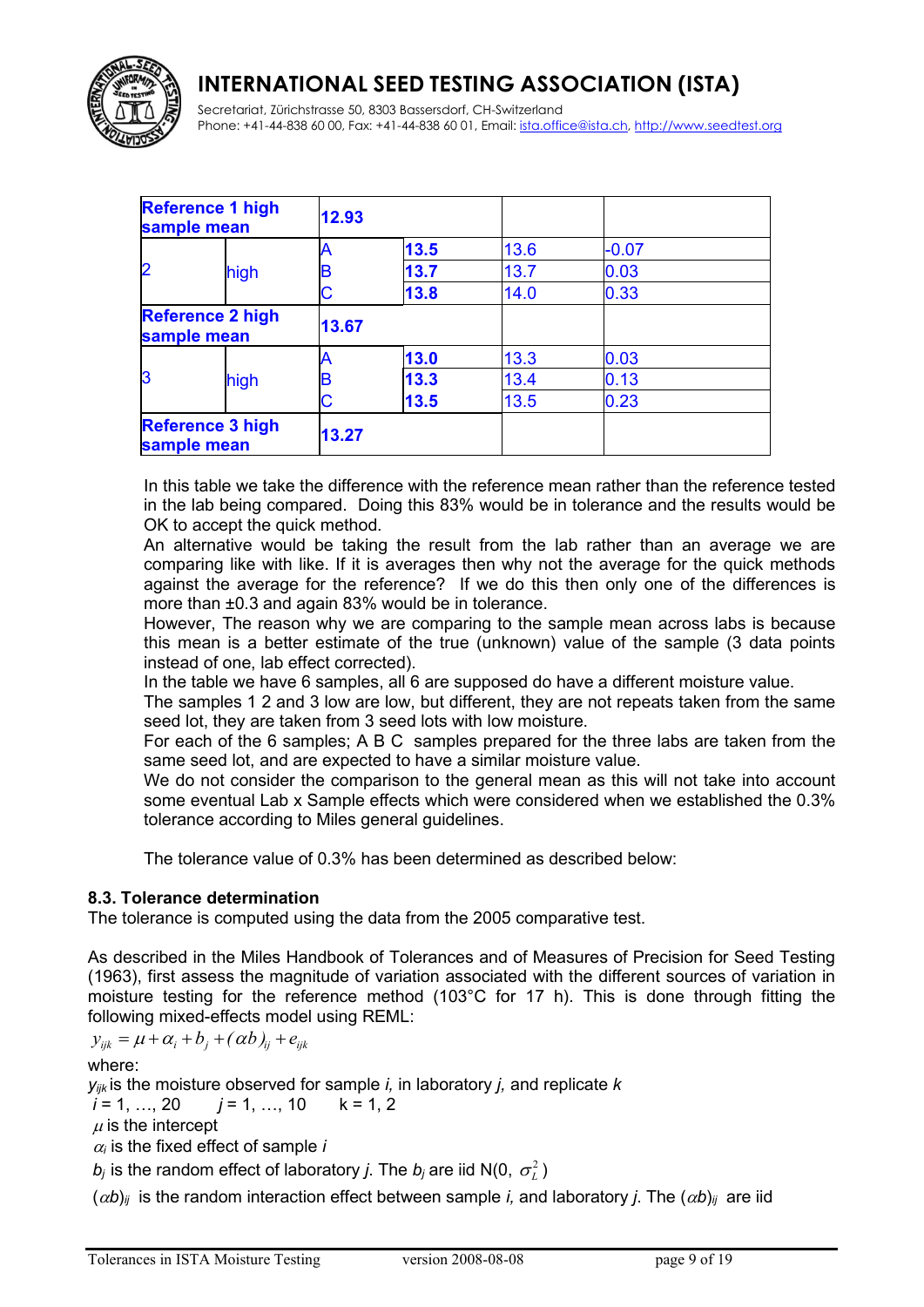

Secretariat, Zürichstrasse 50, 8303 Bassersdorf, CH-Switzerland Phone: +41-44-838 60 00, Fax: +41-44-838 60 01, Email: [ista.office@ista.ch,](mailto:ista@ista.ch) [http://www.seedtest.org](http://www.seedtest.org/)

 $N(0, \; \sigma_{\tiny \textit{SxL}}^{2})$  $\bm{e}_{ijk}$  are the residuals. They are iid N(0,  $\sigma^2$  ).

From fitting this model, the variance component estimates are:

 $\sigma_L^2 = 0.01292$ 

2  $\sigma_{SxL}^2 = 0.01059$ 

 $\sigma^2 = 0.006274$ 

$$
\sigma^2 = 0.006274
$$
  
Then, the total variance of the mean of the two replicates is estimated by:  

$$
\sigma_{\text{Total}}^2 = \sigma_L^2 + \sigma_{\text{Sx}L}^2 + \frac{\sigma^2}{2} = 0.01292 + 0.01059 + \frac{0.006274}{2} = 0.026647
$$
  
Assuming normal distribution of the mean of the two moisture.

Assuming normal distribution of the mean of the two moisture replicates (a very reasonable assumption), then a 95% confidence is given by  $\pm 1.96\, \sqrt{\sigma_{Total}^2}=0.32$  which, rounded to the one decimal place leads to the tolerance 0.3%.

#### **5.2. Moisture meters (calibration of moisture meters)**

The calibration of moisture meters, as described in chapter 9.2.1 of the ISTA Rules, in fact is a validation procedure for moisture meters. Tolerances involved in this procedure can be found in paragraph 9.2.1.6.3:

#### *9.2.1.6.3 Maximum permissible differences*

A moisture meter is considered to be within calibration when  $z_i$  (the difference between  $y_x$  and the true value  $x_t$ ) is lower than the following maximum permissible differences (Table 9.C):

#### **Table 9.C. Permissible differences from the true value**

| True value (referenceMaximal permissible difference<br>method) |                                 |                                 |  |
|----------------------------------------------------------------|---------------------------------|---------------------------------|--|
|                                                                | <b>Non-chaffy seeds</b>         | <b>Chaffy seeds</b>             |  |
| Less than $10.0\%$                                             | $: 6.4\%$                       | $\pm 0.5\%$                     |  |
| $10.0\%$ or more                                               | : $\pm$ 0.04 x moisture content | : $\pm$ 0.05 x moisture content |  |

For the comparison the average result of the replicates after rounding to one decimal place must be used.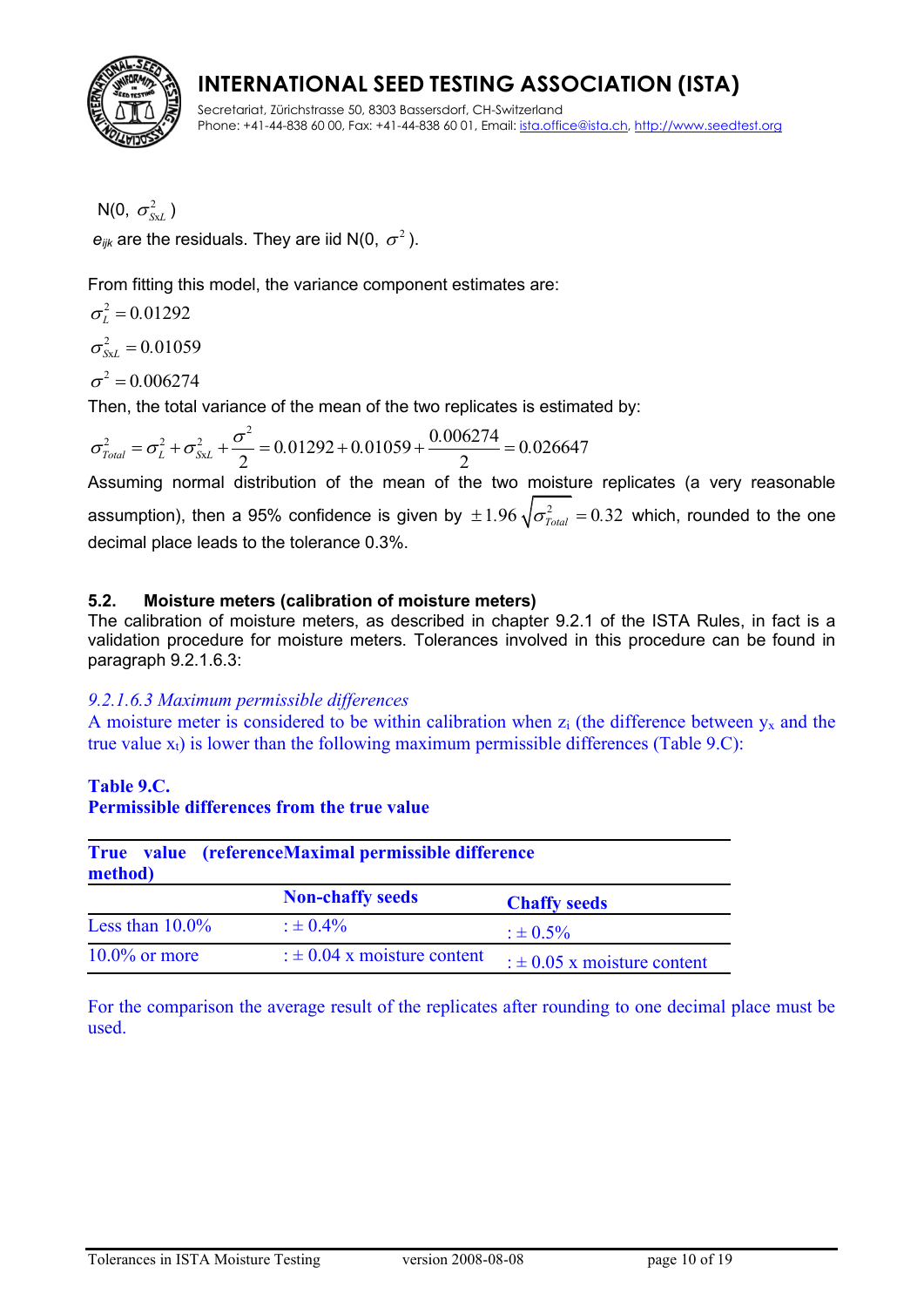

Secretariat, Zürichstrasse 50, 8303 Bassersdorf, CH-Switzerland Phone: +41-44-838 60 00, Fax: +41-44-838 60 01, Email: *ista.office@ista.ch, [http://www.seedtest.org](http://www.seedtest.org/)* 

#### **6. Discussion and conclusions**

The present situation for tolerances in ISTA moisture testing can be summarized as in Table 6.1.

Table 6.1.

Tolerances in moisture testing.

| Type of tolerance                                                            | <b>Oven/Meter</b> | <b>Type of seeds</b> | <b>Tolerance</b>                     |
|------------------------------------------------------------------------------|-------------------|----------------------|--------------------------------------|
| 1a. Replicates in one test<br>(same sample, one lab)                         | Oven              | Agricultural seeds   | 0.2%                                 |
| 1 <sub>b</sub>                                                               | Oven              | Tree & shrub seeds   | Table 9B                             |
| 1c.                                                                          | Meter             |                      | 0.2%                                 |
| 2a. Comparisons of routine tests<br>(same sample, one lab)                   | Oven-Oven         |                      | N/A                                  |
| 2b.                                                                          | Meter-Meter       |                      | Table 9E                             |
| 2c.                                                                          | Oven-Meter        |                      | Table 9D                             |
|                                                                              |                   |                      |                                      |
| 3a. Comparisons of routine tests<br>(different samples, same/different labs) | Oven-Oven         |                      | N/A                                  |
| $3b$ .                                                                       | Meter-Meter       |                      | N/A                                  |
| 3c.                                                                          | Oven-Meter        |                      | N/A                                  |
|                                                                              |                   |                      |                                      |
| 4a. Validation of new methods/species<br>(different samples, different labs) | Oven              |                      | Max. 0.3%<br>for $75%$ of<br>results |
| 4b.                                                                          | Meter             |                      | Table 9C                             |

For 4 of the 11 situations as described in Table 6.1 we don't have any tolerances.

The seven situations for which we have tolerances, only two are based on scientific evidence.

Situation 1b is based on experiments that were published in SST (see paragraph 2.1 of this paper for details).

Situation 4a is derived from the comparative testing MOI organized in 2005 (see paragraph 5.1.5. of this paper for an explanation).

The origin of the 0.2% in situation 1a is not known.

The tolerances of situation 1c are based on 1a.

Situations 2b, 2c and 4b are based on results from other organizations.

When we proposed to include Table 9C into the Rules (situation 4b.) barley was a chaffy seed and of the cereals only maize and wheat were non-chaffy. The purity definitions have now changed and barley is considered non-chaffy. This may be OK for many tests but for moisture testing it is not. Having a fused seed coat like barley makes it like the other chaffy seeds and causes increased variability in comparison to a non chaffy seed like wheat. It is suggested to change the wording because of the purity committees decision to make barley a non-chaffy seed.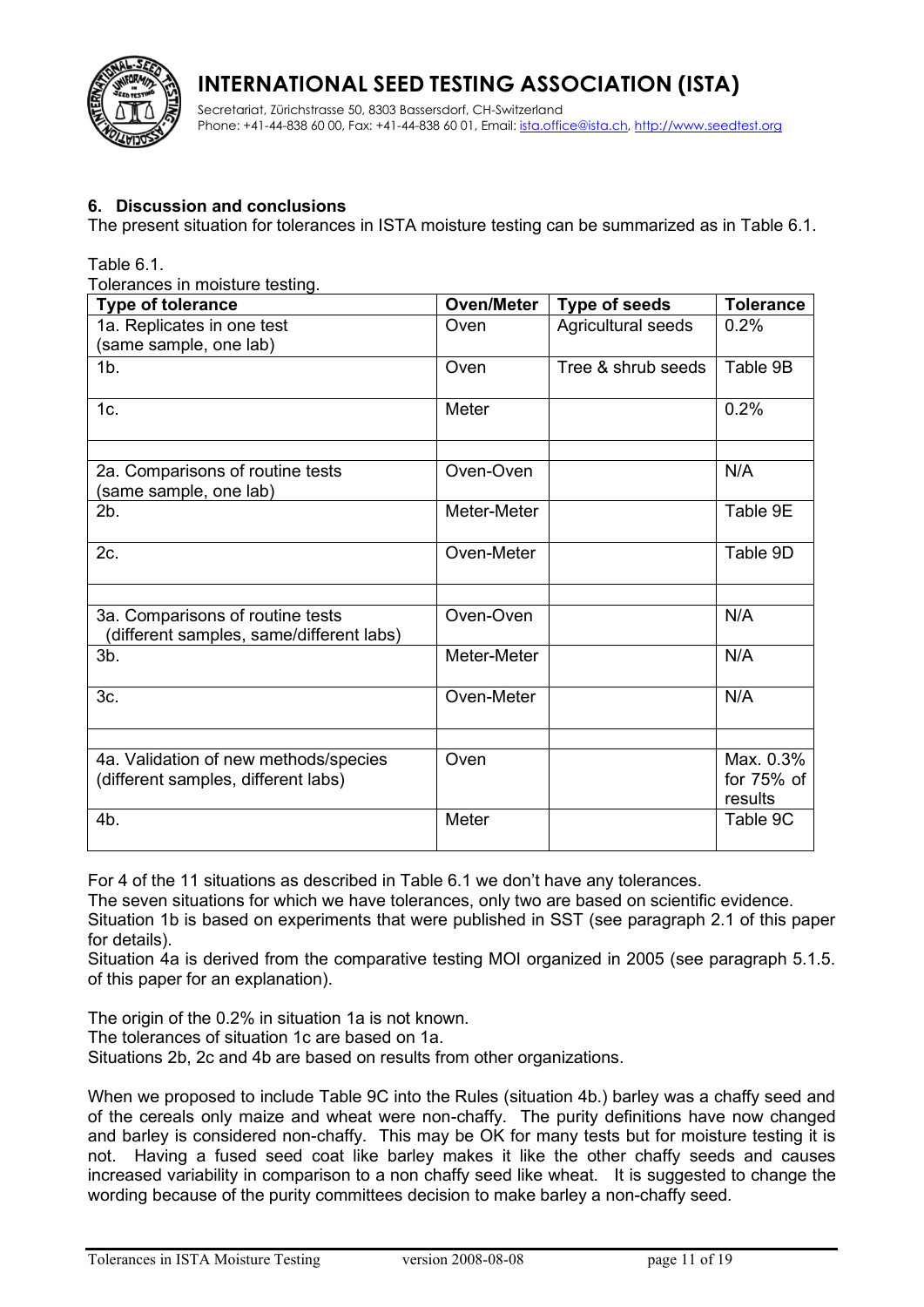

Secretariat, Zürichstrasse 50, 8303 Bassersdorf, CH-Switzerland Phone: +41-44-838 60 00, Fax: +41-44-838 60 01, Email: [ista.office@ista.ch,](mailto:ista@ista.ch) [http://www.seedtest.org](http://www.seedtest.org/)

#### *It is suggested to make a Rules Change Proposal for 2009 for barley, and if relevant also for oats.*

The ISTA Moisture Committee has discussed the possibility of using the results of ISTA Moisture content Proficiency Tests (PT) for the purpose of developing tolerances for seed moisture testing. However, the laboratories are requested to only report results when they are within tolerances. Using the PT results would thus result in a to narrow tolerance.

Results of recent comparative testing cannot be used for calculating tolerances between labs: as we didn't have any repeat samples per lab, the within lab tolerance has to be calculated from other sources.

The Committee has also discussed the possibility of using the results of other organization's proficiency tests results and/or use of other organization's tolerances (ISO, ICC, OIML, USDA, BIPEA-France, ….). It appears that results from comparative testing by these organizations are mostly not published in scientific magazines nor are available from these organizations.

#### *It is suggested to gather the information that is needed for the different 'tolerancesituations' from the validation-experiments that will be organized during the coming years. Effects of the following on accuracy and precision should be taken into account:*

- *difference between whole and ground,*
- *influence of oven temperature (high vs low)*
- *approaches of other ISTA Committees like germination and try to be consistent with these, if statistically valid and possible.*

## **ANNEX 2.3.2.1.: Analysis of ISTA Proficiency Test data**

#### **Annex 2.3.2.1.1. The data**

ISTA Proficiency Test data of Trifolium inc (Whole) and Triticum aest (Ground):

. 110 labs for Whole, 102 labs for Ground

- . 3 lots
- . 2 reps/lot

#### **Annex 2.3.2.1.2. Mixed effects model for the analysis**

A statistical model used to describe the data is a mixed-effects model:

 $y_{ijk} = \mu + \alpha_i + b_j + (\alpha b)_{ii} + e_{ijk}$ 

#### where:

.  $y_{ijk}$  is the moisture observed for lot *i* in lab *j* and rep  $k$ 

$$
i = 1, 2, 3
$$
  $j = 1, ..., 110$  or 102  $k = 1, 2$ 

- .  $\mu \Box \Box$  is the intercept.
- .  $\alpha_i$  is the fixed effect of lot *i*.
- .  $b_j$  is the random effect of lab *j*. The  $b_j$  are iid N(0,  $\sigma_{Lab}^2$ ).
- .  $(\alpha b)_{ij}$  is the random interaction effect between lot *i* and lab *j*. The  $(\alpha b)_{ij}$  are iid  $N(0, \sigma_{\text{Labx} \text{Lot}}^2)$ .
- .  $e_{ijk}$  are the residuals. They are iid N(0,  $\sigma^2$  ).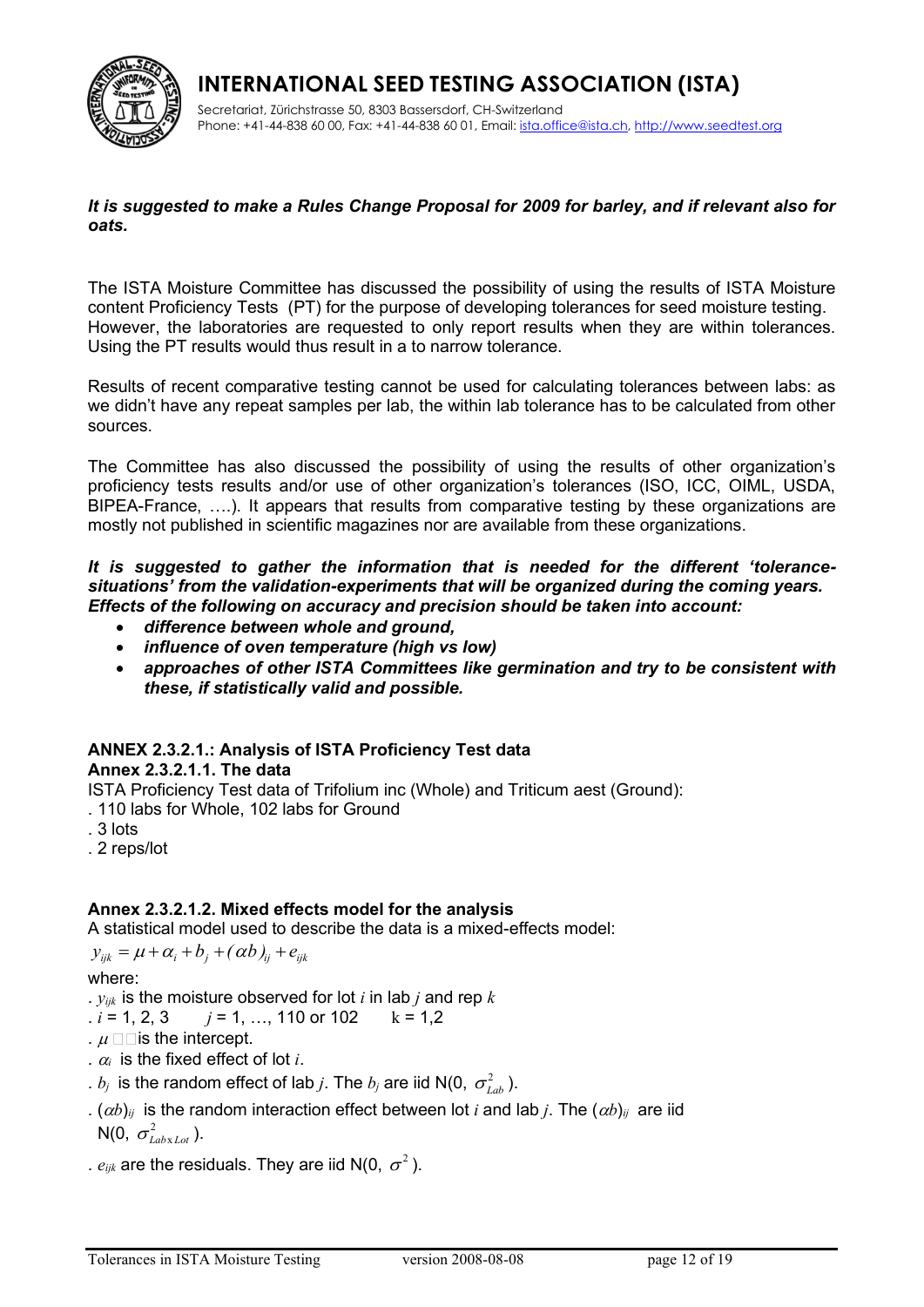

Secretariat, Zürichstrasse 50, 8303 Bassersdorf, CH-Switzerland Phone: +41-44-838 60 00, Fax: +41-44-838 60 01, Email: [ista.office@ista.ch,](mailto:ista@ista.ch) [http://www.seedtest.org](http://www.seedtest.org/)

### **Annex 2.3.2.1.3. Repeatability, Reproducibility**

We can determine the repeatability  $S_r^2$  and the reproducibility  $S_R^2$  from the estimates given after fitting the mixed-effects model above:

. Repeatability reflects the uncertainty among replications of measurements made on a given lot by

a given laboratory:  $S_r^2 = \sigma^2$  $S_r^2 = \sigma$ 

. Reproducibility reflects the uncertainty among laboratories measuring the same lot:

 $2 - 2$   $2^2$  $S_R^2 = \sigma_{Lab}^2 + \sigma_{LabxLot}^2$ 

#### **Annex 2.3.2.1.4. Results Whole: Ground:**

| Variance component estimates:           |        |                                          | Variance component estimates:   |  |  |
|-----------------------------------------|--------|------------------------------------------|---------------------------------|--|--|
| $\sigma_{Lab}^2$                        | 0.2481 | $\sigma_{Lab}^2$                         | 0.3253                          |  |  |
| $\sigma_{\textit{Labx} \textit{Lot}}^2$ | 0.2357 | $\sigma$ <sub>Lab</sub> x <sub>Lot</sub> | 0.2126                          |  |  |
| $\sigma^2$                              | 0.0459 | $\sigma^2$                               | 0.1487                          |  |  |
| Repeatability: $S_r^2 = 0.0459$         |        |                                          | Repeatability: $S_r^2 = 0.1487$ |  |  |

Reproducibility is similar whereas repeatability is smaller for Whole.

Reproducibility:  $S^2_R = 0.4838$  Reproducibility:  $S^2_R = 0.5379$ 

## **ANNEX 2.3.2.2.: Analysis of datasets from Jette Nydam**

#### **Annex 2.3.2.2.1. The data**

Ring test data performed within the European Grain network:

. 4 years of data for wheat and one year for Barley (2002).

. 16 labs participated in the test for wheat (some of these participated in more than 2 years), 7 labs participated in the test for barley (Labs L and S were removed from the analysis as recommended by J.Nydam) .

. Each year, 10 samples were analyzed with 2 replications.

The following side-by-side boxplots exhibit the distribution of the results from all the labs each year and for each sample: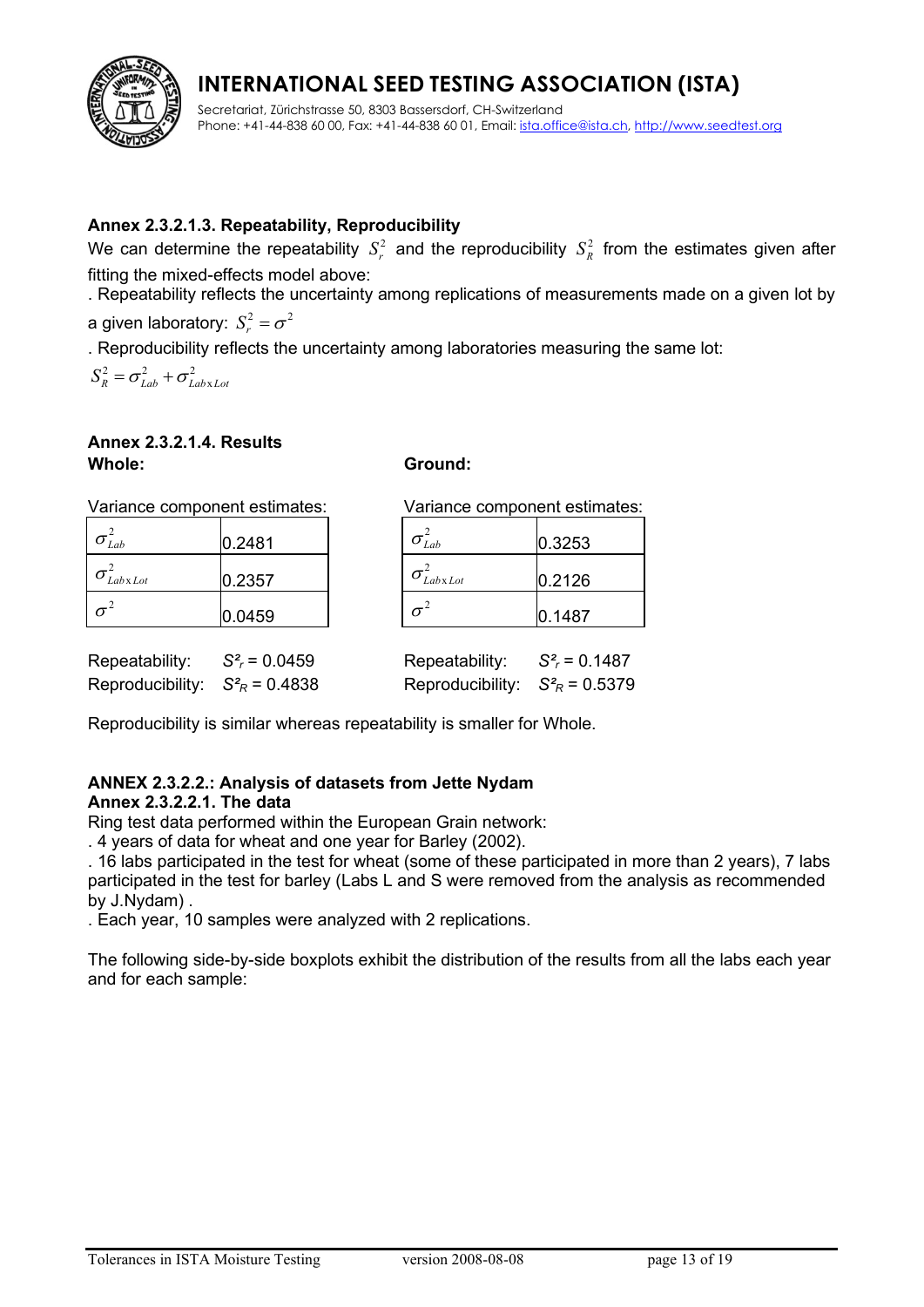

Secretariat, Zürichstrasse 50, 8303 Bassersdorf, CH-Switzerland Phone: +41-44-838 60 00, Fax: +41-44-838 60 01, Email: [ista.office@ista.ch,](mailto:ista@ista.ch) [http://www.seedtest.org](http://www.seedtest.org/)



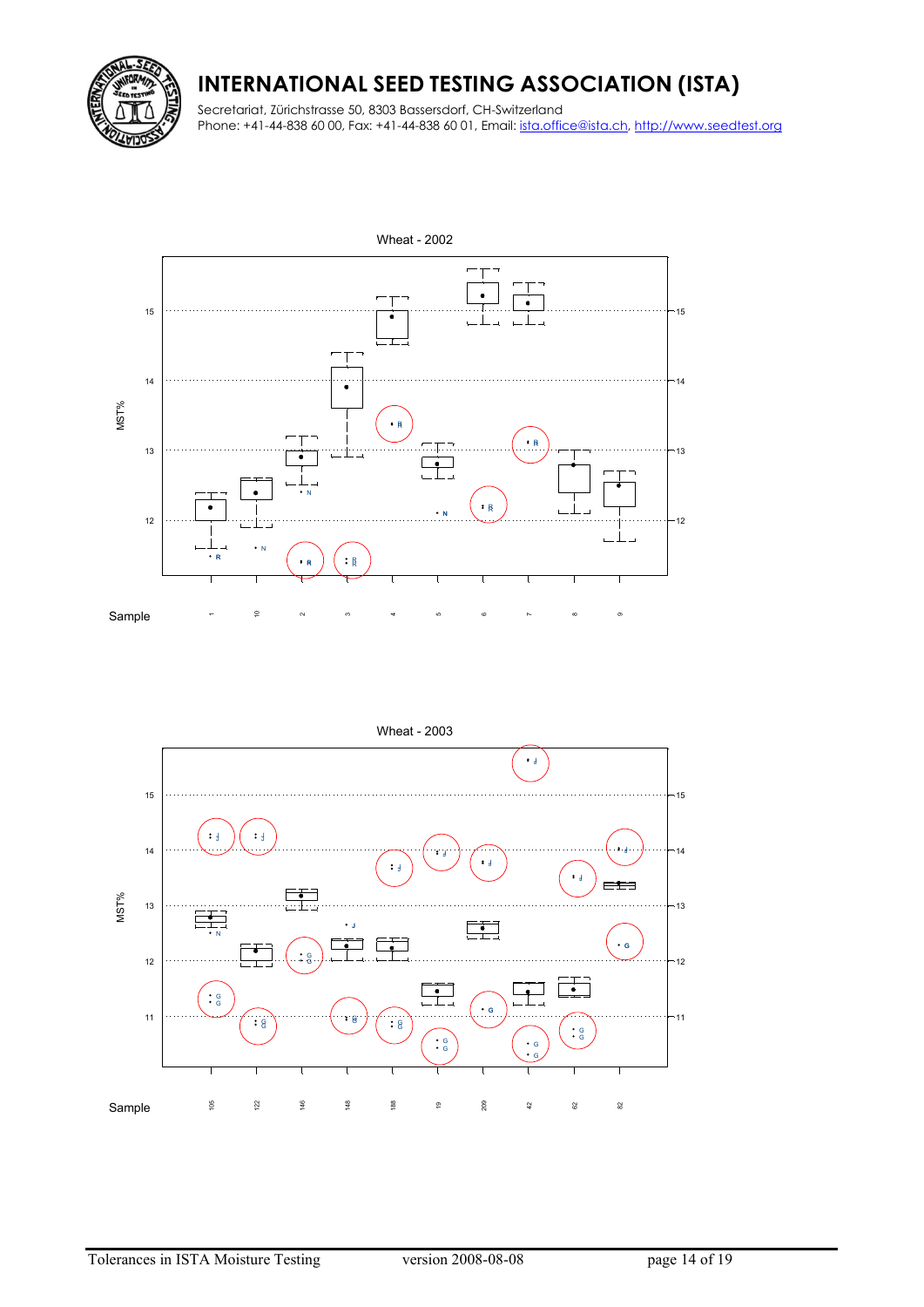

Secretariat, Zürichstrasse 50, 8303 Bassersdorf, CH-Switzerland Phone: +41-44-838 60 00, Fax: +41-44-838 60 01, Email: [ista.office@ista.ch,](mailto:ista@ista.ch) [http://www.seedtest.org](http://www.seedtest.org/)



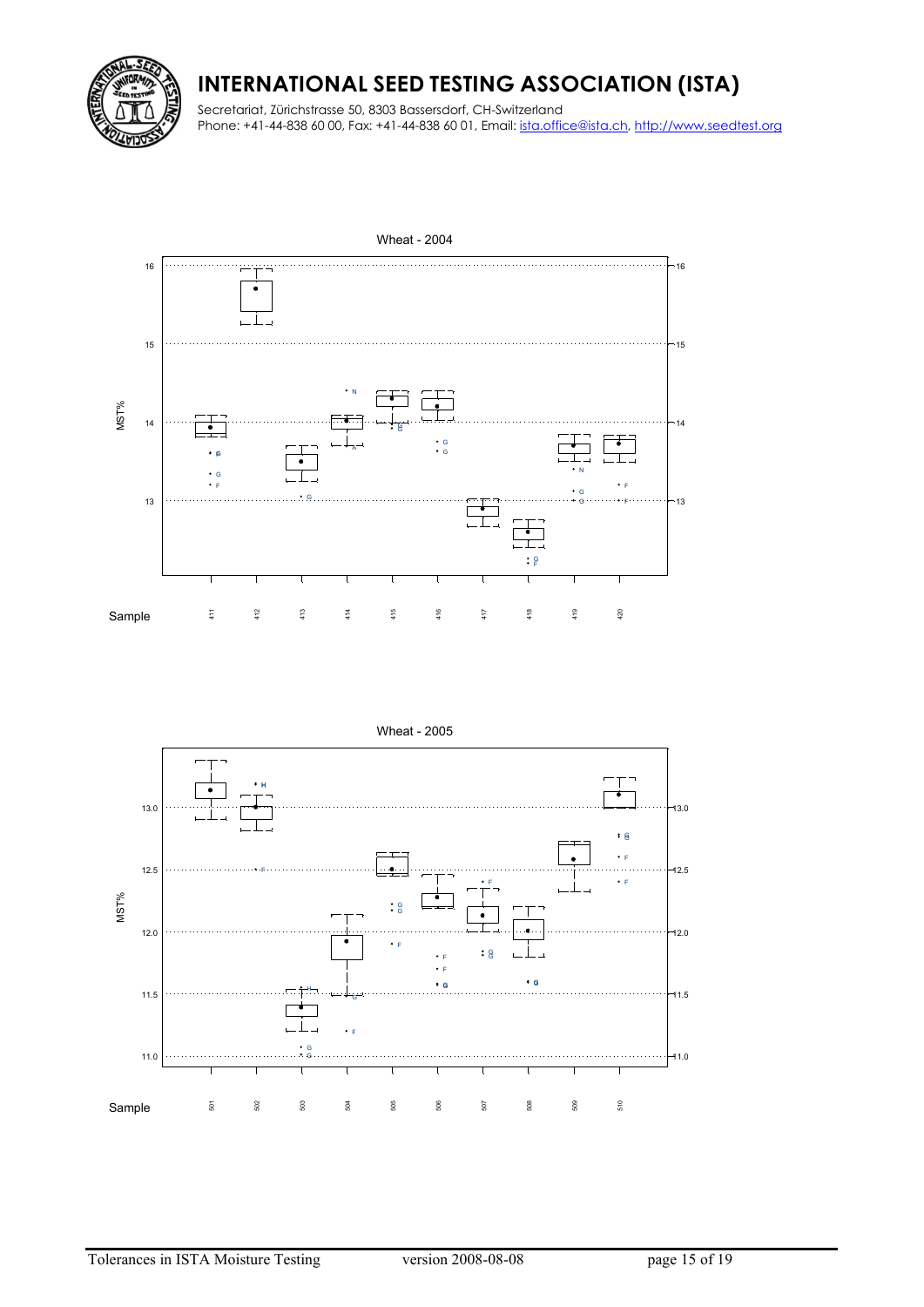Secretariat, Zürichstrasse 50, 8303 Bassersdorf, CH-Switzerland Phone: +41-44-838 60 00, Fax: +41-44-838 60 01, Email: [ista.office@ista.ch,](mailto:ista@ista.ch) [http://www.seedtest.org](http://www.seedtest.org/)



From these boxplots, we can see that some labs exhibit for wheat large outside values for some years, which might affect the repeatability and reproducibility estimation.

Thus, it has been decided to remove the following Lab x Year combinations from the analysis of wheat data:

- . Lab R, 2002
- . Labs J and G, 2003

#### **Annex 2.3.2.2.2. Mixed effects model for the analysis**

A statistical model used to describe the data is a mixed-effects model:

 $y_{ijk} = \mu + \alpha_i + b_j + (\alpha b)_{ij} + e_{ijk}$ 

where:

.  $y_{ijk}$  is the moisture observed for sample *i* in the lab x year combination *j* and rep *k* 

- .  $\mu \Box$   $\Box$  is the intercept.
- .  $\alpha_i$  is the fixed effect of sample *i*.
- .  $b_j$  is the random effect of the lab x year combination  $j.$  The  $b_j$  are iid N(0,  $\sigma^2_{Lab-Yr}$  ).

.  $(\alpha b)_{ii}$  is the random interaction effect between sample *i* and lab x year combination *j*. The  $(\alpha b)_{ij}$ are iid  $N(0, \sigma_{SampxLab Yr}^2)$ .

.  $e_{ijk}$  are the residuals. They are iid N(0,  $\sigma^2$  ).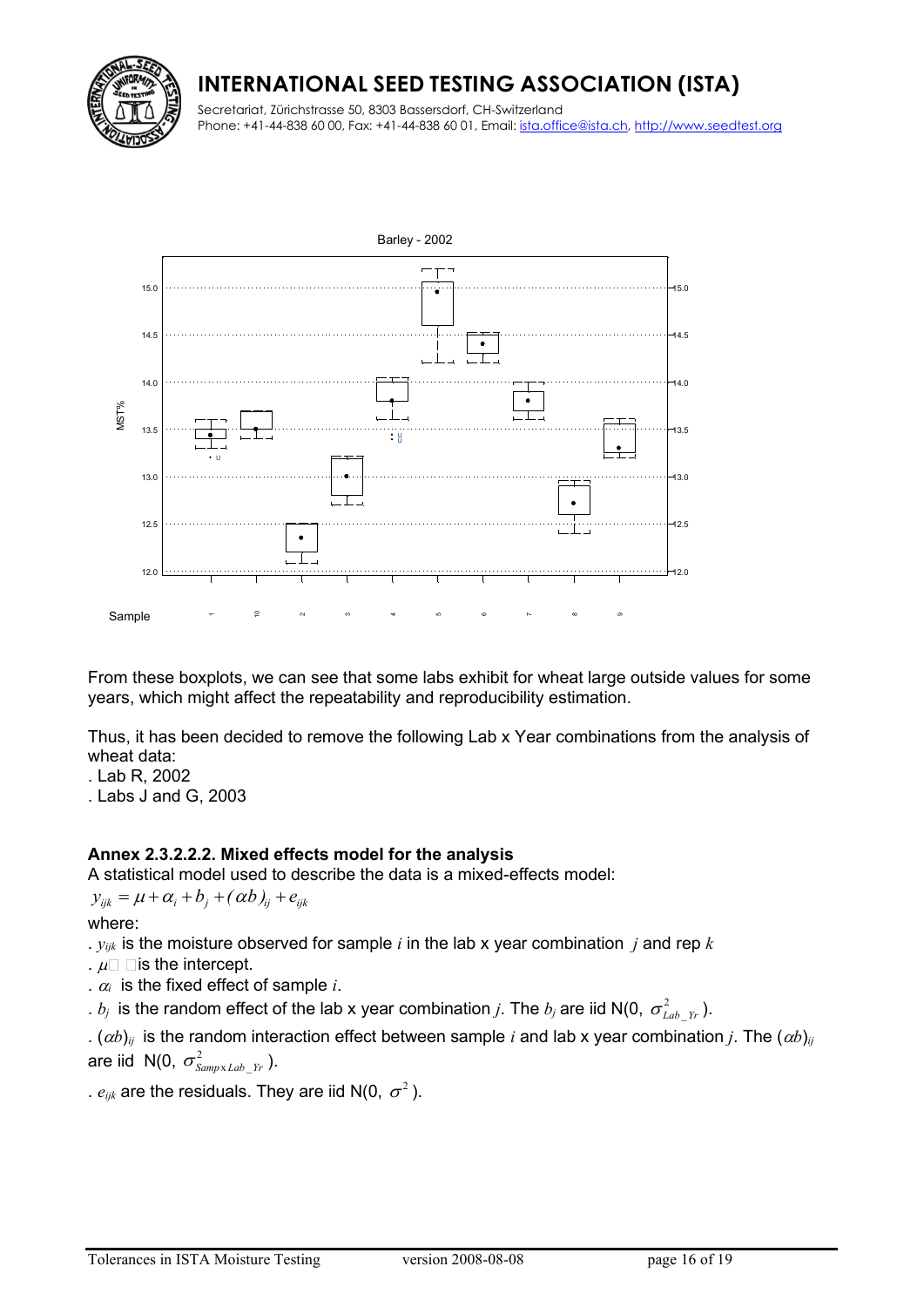Secretariat, Zürichstrasse 50, 8303 Bassersdorf, CH-Switzerland Phone: +41-44-838 60 00, Fax: +41-44-838 60 01, Email: [ista.office@ista.ch,](mailto:ista@ista.ch) [http://www.seedtest.org](http://www.seedtest.org/)

### **Annex 2.3.2.2.3. Repeatability, Reproducibility**

We can determine the repeatability  $\,S^2_r \,$  and the reproducibility  $\,S^2_R \,$  from the estimates given after fitting the mixed-effects model above:

. Repeatability reflects the uncertainty among replications of measurements made on a given

sample by a given laboratory in a given year:  $S^2 = \sigma^2$  $S_r^2 = \sigma$ 

. Reproducibility reflects the uncertainty among laboratories measuring the same sample:

 $2 - \sigma^2$  +  $\sigma^2$  $S_R^2 = \sigma_{Lab_Yr}^2 + \sigma_{Samp xLab_Yr}^2$ 

#### **Annex 2.3.2.2.4. Results**

#### Wheat: Barley:

| $\sigma_{\textit{Lab\_Yr}}^-$         | 0.0207 |
|---------------------------------------|--------|
| $\sigma_{\textit{SampxLab\_Yr}}^{-1}$ | 0.0095 |
|                                       | 0.0056 |

Variance component estimates: Variance component estimates:

| $\sigma_{Lab\ Yr}^2$                                     | 0.0156 |
|----------------------------------------------------------|--------|
| $\sigma_{\textit{SampxLab\_Yr}}^{\textit{SampxLab\_Yr}}$ | 0.0123 |
|                                                          | 0.0057 |

Repeatability:  $S_r^2 = 0.0057$ 

| Repeatability:   | $S^2 = 0.0056$       |
|------------------|----------------------|
| Reproducibility: | $S_{R}^{2} = 0.0302$ |

Reproducibility:  $S^2_R = 0.0280$ Repeatability and reproducibility are both similar for wheat and barley.

### **ANNEX 2.3.2.3: Analysis of 103°C-17 hours and 130°C-17 hours datasets from comparative testing**

#### **Annex 2.3.2.3.1. The data**

10 labs analyzed 20 samples with 2 replications.

The following side-by-side boxplots exhibit the distribution of the results from all the labs and for each sample: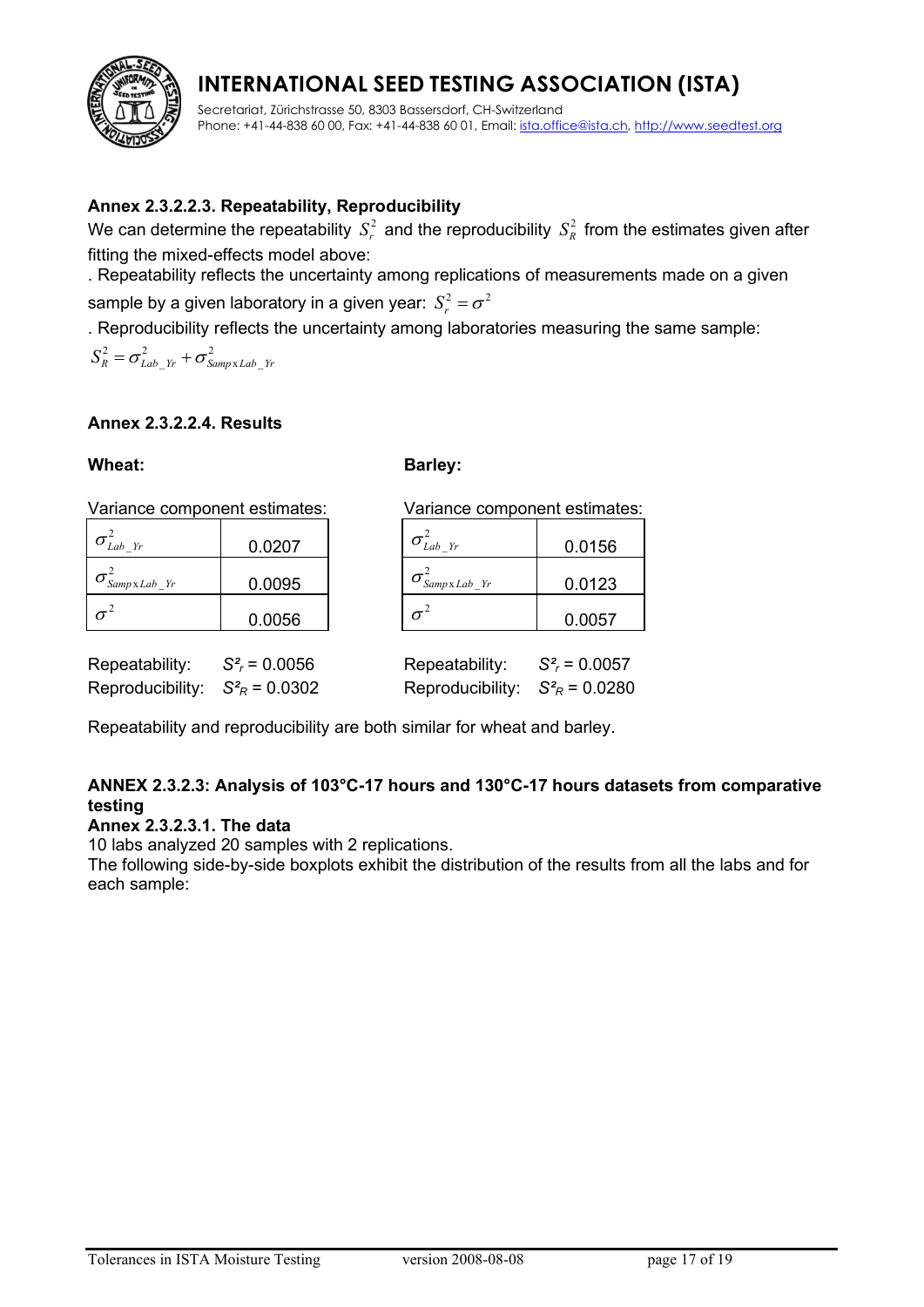

Secretariat, Zürichstrasse 50, 8303 Bassersdorf, CH-Switzerland Phone: +41-44-838 60 00, Fax: +41-44-838 60 01, Email: [ista.office@ista.ch,](mailto:ista@ista.ch) [http://www.seedtest.org](http://www.seedtest.org/)





No large outside values are revealed by these boxplots.